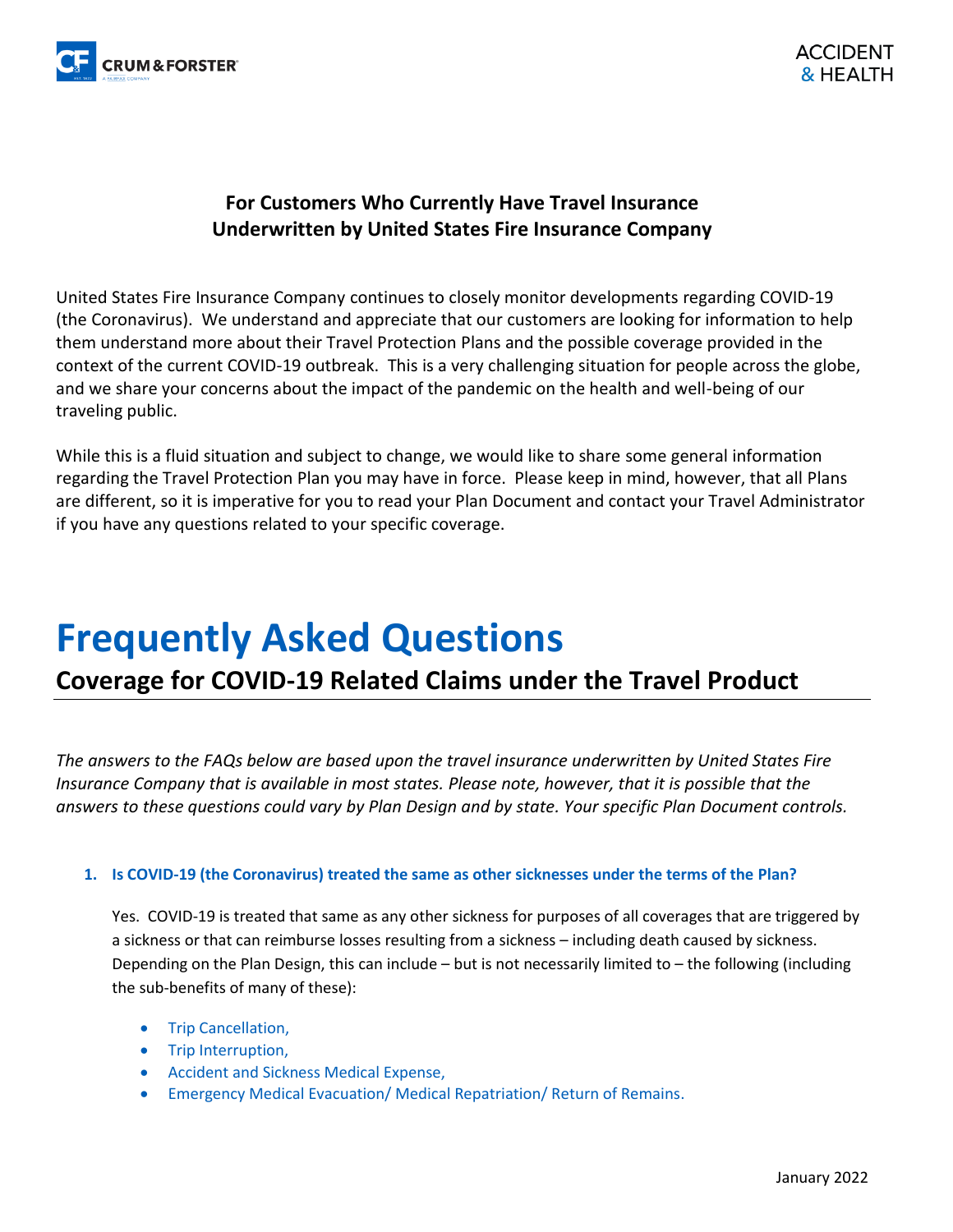#### **2. What if my Traveling Companion or I take a home test and the result comes back positive for COVID-19?**

Home tests are treated the same as any other COVID-19 test. In many cases, a physician is present remotely via a telehealth method when a home test is taken, and we would consider this to be the same as a test administered by a Physician or Legally Qualified Physician (as defined by your Plan). If such a test allows the Physician or Legally Qualified Physician to determine that you or (in most – but not all – Plans) a Traveling Companion (as defined by your Plan) has COVID-19, then there may be a payable claim, provided that the Plan contains a coverage that is triggered by sickness or quarantine and that coverage is in effect. The Physician/Legally Qualified Physician would need to confirm that the person is sick and therefore unable longer take the trip or continue the trip (as applicable to the particular coverage under which the claim is brought) or that the person is required to quarantine (see FAQ 8 for additional details on "Quarantine"). All additional terms and conditions of the particular coverage would need to be satisfied as well.

If a home test does not involve a physician, we would require the relevant person to reach out a Physician or Legally Qualified Physician. The Physician/Legally Qualified Physician would need to confirm that the person is sick and therefore unable longer take the trip or continue the trip (as applicable to the particular coverage under which the claim is brought) or that the person is required to quarantine (see FAQ 8 for additional details on "Quarantine"). Please note that a physician's visit delivered via telehealth may be able to satisfy this requirement.

#### **3. Do limitations and exclusions apply to claims for losses caused by COVID-19? Does the Exclusion for Pre-Existing Conditions apply to losses caused by COVID-19? Can the Waiver of the Exclusion for Pre-Existing Conditions apply to COVID-19?**

The same limitations and exclusions that apply to all claims also apply to claims for losses caused by COVID-19, including the Exclusion for Pre-Existing Conditions (where applicable). Please note that the same rules that determine whether a sickness is considered to be a Pre-Existing Condition also apply to COVID-19.

Certain Plan Designs include a Waiver of the Exclusion for Pre-Existing Conditions. If the Waiver of the Exclusion for Pre-Existing Conditions applies to losses stemming from sicknesses, it also applies to losses stemming from COVID-19.

#### **4. Federal regulations require those who travel abroad to be tested for COVID-19 prior to re-entry into the United States. Is the cost incurred for administering this test covered by my Plan?**

#### No.

Accident and Sickness Medical Expense coverage (when included in a Plan) can only reimburse certain, defined medical expenses, typically referred to as "Covered Expenses" or "Medical Expenses" (depending on your Plan). **The cost of administering a test for any disease, including COVID-19, can only be covered if a Physician or Legally Qualified Physician (as defined by your Plan) orders you to be tested.** Here, the test is being ordered by the United States government rather than a Physician or Legally Qualified Physician. Therefore, the cost incurred for administering this test would not be considered a Covered Expense or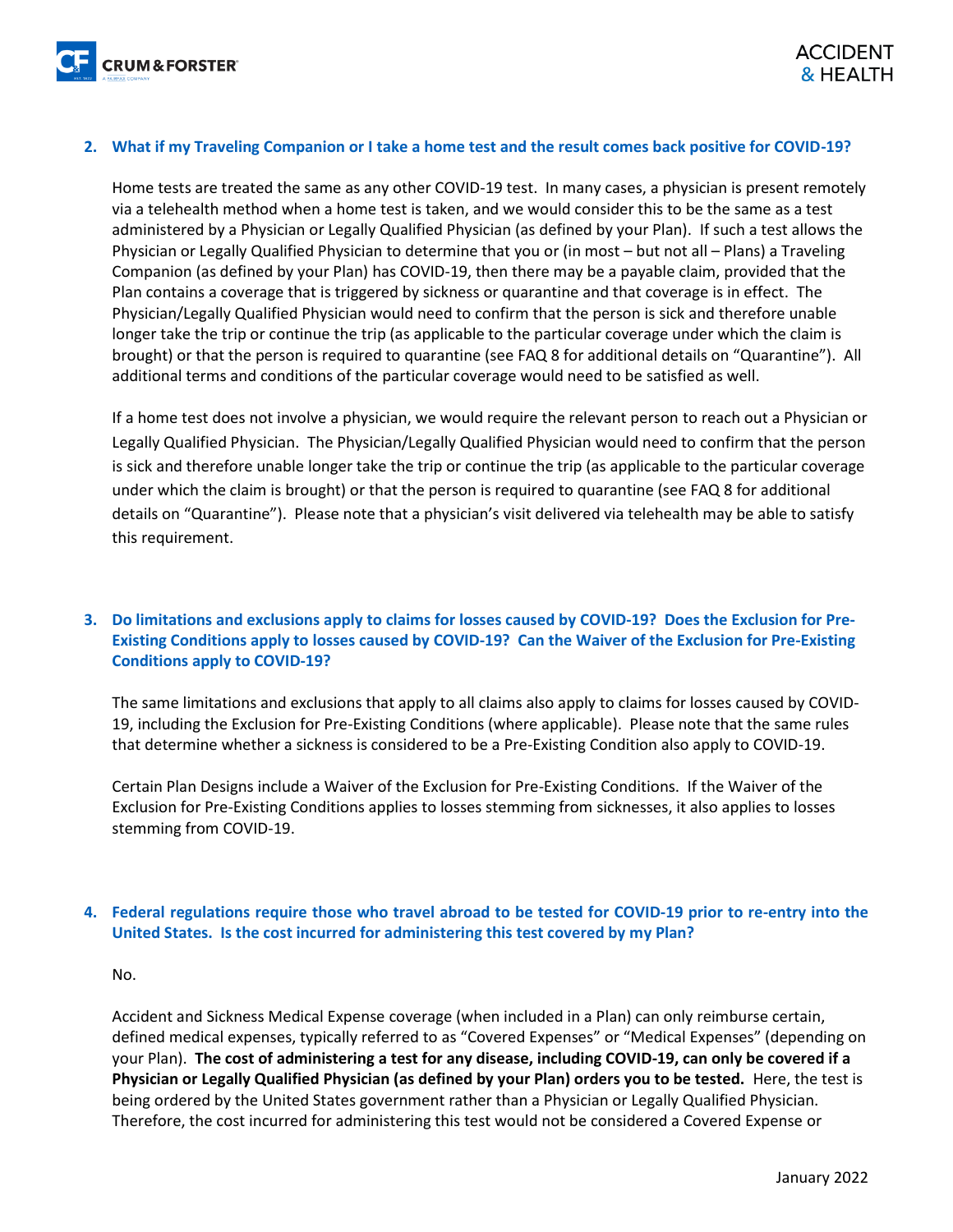Medical Expense for purposes of the Plan's Accident and Sickness Medical Expense coverage or any other coverage – even if you test positive.

However, if a Physician or Legally Qualified Physician orders you to be tested for COVID-19 or any other disease while on your trip, this could potentially be covered under your Plan's Accident and Sickness Medical Expense coverage, subject to the standard terms and conditions of your Plan.

#### **5. What if I test positive for COVID-19 when I undergo a COVID-19 test required for re-entry into the United States? Can my medical expenses be covered?**

Please note that our Plans will not cover the cost of administering a COVID-19 test undertaken solely to comply with federal regulations – even if you test positive (see FAQ 4). However, if this test determines that you are positive for COVID-19 and a Physician or Legally Qualified Physician (as defined by your Plan) orders you to undergo medical treatment due to this positive COVID-19 test, your treatment could be covered while your coverage is in effect (subject to the standard terms and conditions of your Plan).

#### **6. What if I test positive for COVID-19 when I undergo a COVID-19 test required for re-entry into the United States? Will I have a payable Trip Interruption or Travel Delay claim? What if my Traveling Companion tests positive?**

Please note that the Plan will not cover the cost of administering a COVID-19 test undertaken solely to comply with federal regulations – even if you test positive (see FAQ 4). However, if this test determines that you or (in most – but not all – Plans) a Traveling Companion (as defined by your Plan) are positive for COVID-19, then we would consider you or the Traveling Companion to have a covered Trip Interruption claim for "sickness" **if a Physician or Legally Qualified Physician (as defined by your Plan) determines that you or your Traveling Companion must interrupt the trip due to this sickness**, subject to the standard terms and conditions of your Plan. This includes home tests, as described in FAQ 2.

**If you or a Traveling Companion are determined to be positive for COVID-19 by a test that is administered by someone who is not a Physician or Legally Qualified Physician, additional action must be taken in order for this to be considered a covered sickness for purposes of Trip Interruption coverage.** As soon as reasonably possible, you or your Traveling Companion will need to seek the attention of a Physician or Legally Qualified Physician, and the Physician or Legally Qualified Physician will need to confirm that you/your Traveling Companion are sick and that this prevents you/your Traveling Companion from being able to continue the trip as planned. Please note that a physician's visit delivered via telehealth may be able to satisfy this requirement.

You could also have a payable Trip Interruption claim if you or a Traveling Companion are forced to quarantine as a result of a positive COVID-19 test (including a home test, as described in FAQ 2). The quarantine trigger for Trip Interruption coverage is discussed in more detail below.

Travel Delay coverage typically covers different expenses than Trip Interruption coverage. This coverage may also be triggered by a positive COVID-19 test if – as a result – you are forced to quarantine. FAQs below describe what is considered to be a quarantine under Plans containing our travel insurance in more detail.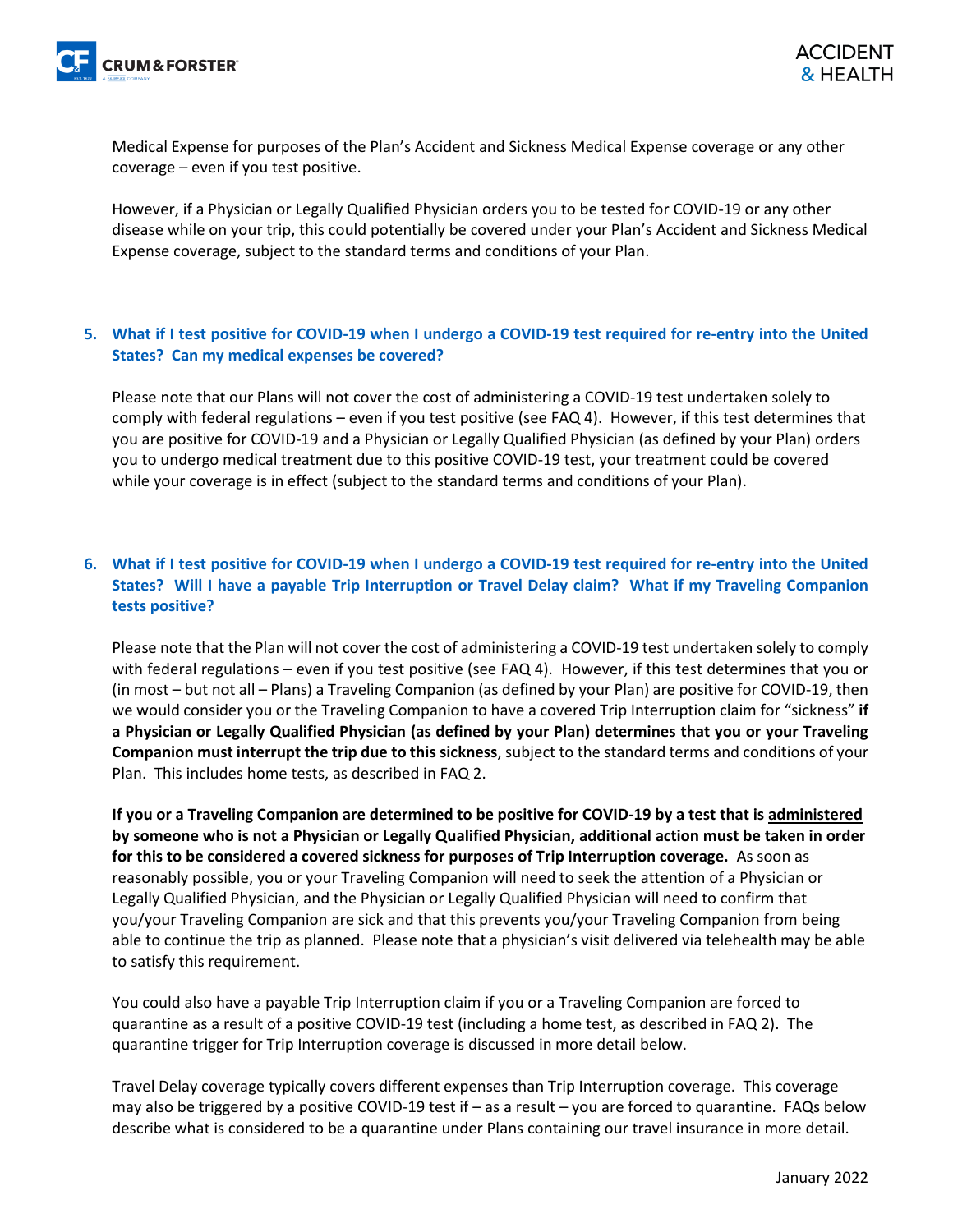Please note that some (but not all) Plans with our travel insurance also cover Travel Delays caused due to a Traveling Companion's quarantine, and some (but not all) Plans also cover Travel Delays due to sickness. Be sure to check your Plan Document to see what is covered.

#### **7. What if my Traveling Companion or I am unable to re-enter the United States solely because a COVID-19 Test has not come back? Will I have a payable claim?**

The standard rules that apply to Interruption For Any Reason coverage apply if you purchased this coverage. However, you will not have a payable Trip Interruption claim or Travel Delay claim, as this situation is not a covered reason for either coverage.

#### **8. What is considered to be a covered quarantine?**

A "quarantine" is a strict medical isolation imposed by a recognized government authority, their authorized deputies, a medical examiner or a physician to prevent the spread of a disease due to you or (in most – but not all – Plans) a Traveling Companion (as defined by your Plan) either having, or being suspected of having, a contagious disease, infection or contamination. An order is not considered to impose a strict medical isolation *unless the order requires the relevant person to be confined twenty-four hours per day, seven days a week throughout its duration*.

If you or a Traveling Companion decide to "self-quarantine" upon the advice of comments made by a public health official, or upon the advice of any medical doctor in the media, this is not considered to be a physician-ordered quarantine. Rather, a physician must specifically order the relevant person to be quarantined due to that person having (or being suspected of having) a contagious disease, infection or contamination, and the order must apply twenty-four hours per day, seven days a week throughout its duration.

A "recommendation" is not a quarantine. The order must come from a government or a physician and must be mandatory to qualify as a strict medical isolation.

#### **9. Are "Shelter in Place" orders or "Stay at Home" orders considered to be a quarantine?**

We are not aware of any "Shelter in Place" or "Stay at Home" order that is a quarantine.

If a government or physician orders you to remain in your home or lodging, this can be considered a quarantine if – and only if – the order to shelter in place is mandatory and applies twenty-four hours per day, seven days a week throughout its duration. If the order is a "recommendation" or if there are exceptions that permit you to leave your home or lodging to obtain necessary provisions or food (etc.), this is not considered to be a quarantine as this is not a strict medical isolation.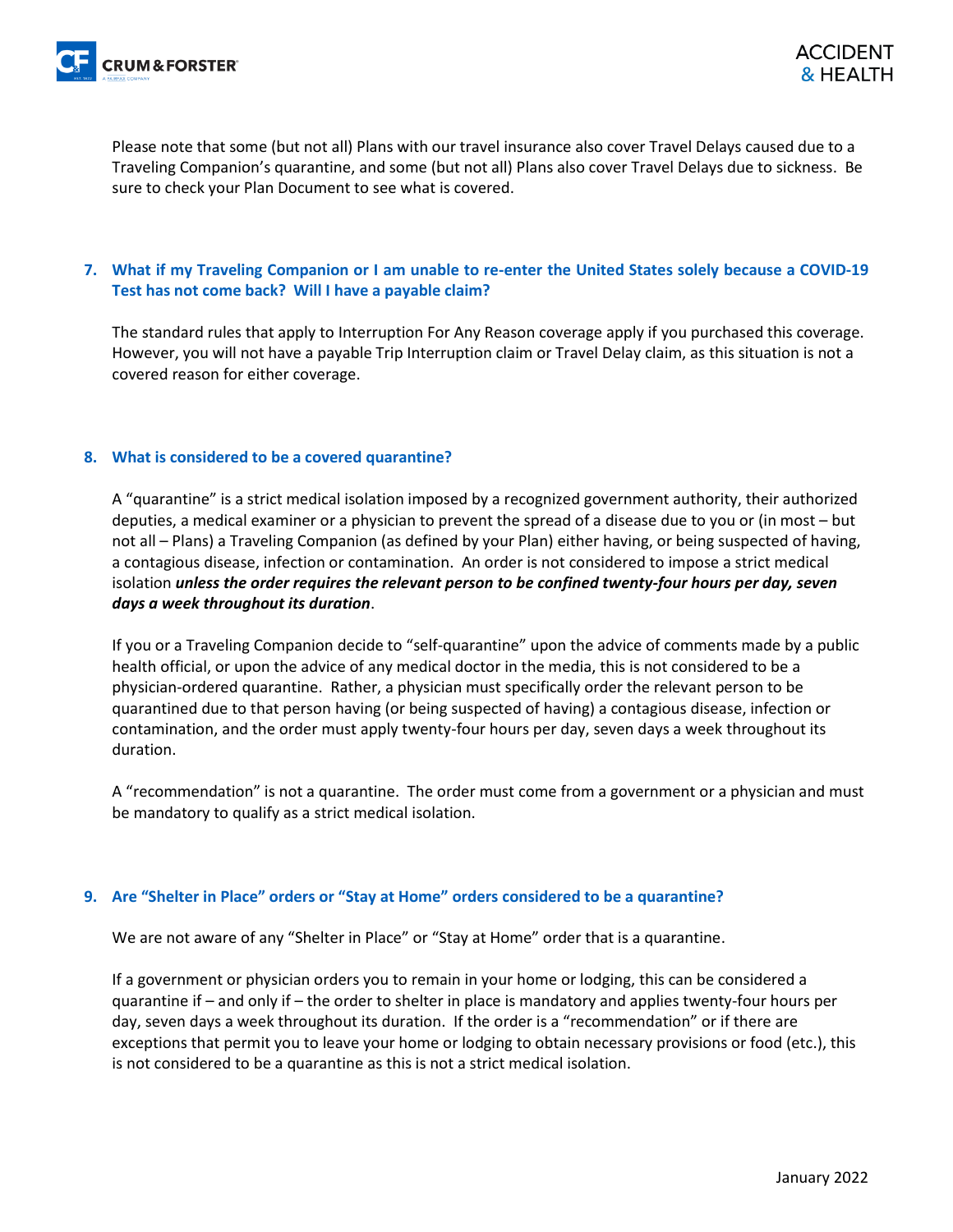#### **10. My destination has issued a "mandatory self-quarantine." Is this considered to be a quarantine?**

This will depend upon the restrictions imposed by the order. If a government or physician orders you to remain in your lodging, this can be considered a quarantine if – and only if – the order to self-quarantine is mandatory and applies twenty-four hours per day, seven days a week throughout its duration. If the order is a "recommendation" or if there are exceptions that permit you to leave your lodging to obtain necessary provisions or food (etc.), this is not considered to be a quarantine as this is not a strict medical isolation.

#### **11. What if the destination to which I am traveling will place me or a Traveling Companion into quarantine when we arrive (or otherwise will require me or a Traveling Companion to be quarantined upon arrival)? Can I cancel or interrupt my trip to avoid this?**

As an accommodation to our insureds, if the destination to which you are traveling is requiring all travelers similarly situated to you to be quarantined (as described above in response to FAQ 8) for a period of time upon entry, you may be eligible for Trip Cancellation coverage – provided the quarantine order that you would face is in effect within 14 days of your scheduled departure date and will not expire prior to your scheduled arrival at the destination. You must cancel your trip within this 14 day period prior to departure for the accommodation to apply. If you cancel your trip more than 14 days prior to your trip, then the accommodation does not apply unless you provide proof at the time of your cancellation that there is a quarantine order that will be in effect on your scheduled departure date.

If you have already departed on your trip but have not yet entered a destination that is requiring all travelers similarly situated to you to be quarantined, this accommodation applies to Trip Interruption coverage as well – provided the quarantine order that you would face is in effect within 14 days of your scheduled arrival into that destination and will not expire prior to your scheduled arrival at the destination.

This accommodation only applies to Trip Cancellation coverage if your Plan includes being quarantined as a covered reason for Trip Cancellation coverage. Likewise, this accommodation only applies to Trip Interruption coverage if your Plan includes being quarantined as a covered reason for Trip Interruption coverage. Some Plans that include being quarantined as a covered reason for Trip Cancellation coverage and/or as a covered reason for Trip Interruption coverage also cover a Traveling Companion's quarantine. If your Plan includes a Traveling Companion's quarantine as a covered reason for Trip Cancellation coverage and/or as a covered reason for Trip Interruption coverage, the same analysis described above would apply to your Traveling Companion.

Please note that this accommodation only applies if the quarantine at your destination is completely unavoidable for all travelers similarly situated to you or your Traveling Companion (as applicable). If you or your Traveling Companion can avoid the quarantine by testing negative for COVID-19 prior to arrival into the destination or by being fully vaccinated, then this accommodation would not apply.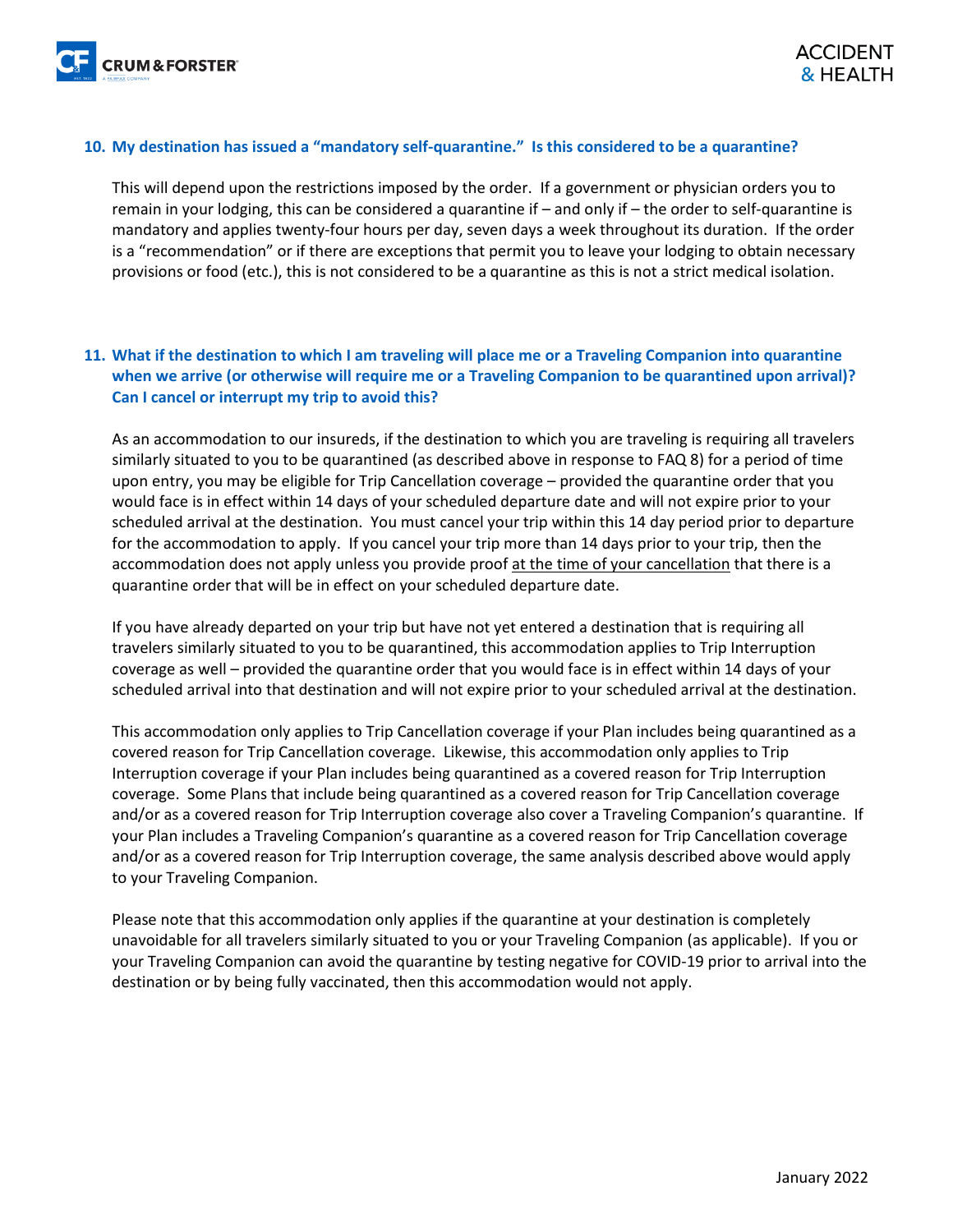

#### **12. I am required to quarantine upon return from my trip. Do I have a payable Trip Cancellation claim if I cancel my trip to avoid this?**

No. The accommodation described above in FAQ 11 only applies if a destination *during* your trip is requiring travelers similarly situated to you to be quarantined upon arrival. It does not apply if you would face a quarantine in your return destination city or in any other place following the end of your trip.

#### **13. I have been quarantined during my trip. How long can coverage under my Plan be extended?**

Regardless of the terms of the Plan, United States Fire Insurance Company has made the administrative decision to allow for coverage to be extended for the entire duration of a COVID-19 related quarantine, and coverage will be extended for five additional days following the end of the quarantine provided you have not arrived back in your return destination city.

#### **14. What expenses can be reimbursed if I need to quarantine during a trip?**

The answer varies based on the Plan that you purchased. However, here are some key provisions on which to focus.

Trip Interruption coverage reimburses certain unused, non-refundable travel arrangements. Trip Interruption coverage cannot reimburse any additional expenses incurred solely due to a quarantine except for your Additional Transportation Cost (as defined in your Plan). Also, **if you quarantine in your prepaid hotel accommodations, you will not receive any reimbursement under the Trip Interruption coverage (or any other coverage in the Plan) for those same prepaid hotel accommodations.**

If you incur additional hotel or meal expenses solely due to a quarantine, you will not receive any reimbursement under the Trip Interruption coverage. However, when included in a Plan Design, the Travel Delay and Missed Connection coverages may be able to reimburse additional meal and hotel expenses incurred due to a delay caused by a quarantine (subject to the terms and conditions of the applicable coverage).

#### **15. I have been furloughed (or "temporarily laid off") from my job. If I need to cancel or interrupt my trip because of this, will benefits be payable? What if my Traveling Companion is furloughed?**

Certain Plans may include being laid off or fired from your job as a covered reason for Trip Cancellation coverage and/or as a covered reason for Trip Interruption coverage. If either or both coverages in your Plan include this language, we will consider a furlough (or other temporary layoff) to trigger coverage – provided that you are furloughed while your coverage is in effect and the terms of the covered reason are otherwise satisfied. As with all claims, proof of loss will be required to be submitted for benefits to be payable. A statement from your employer describing your furlough may satisfy this requirement.